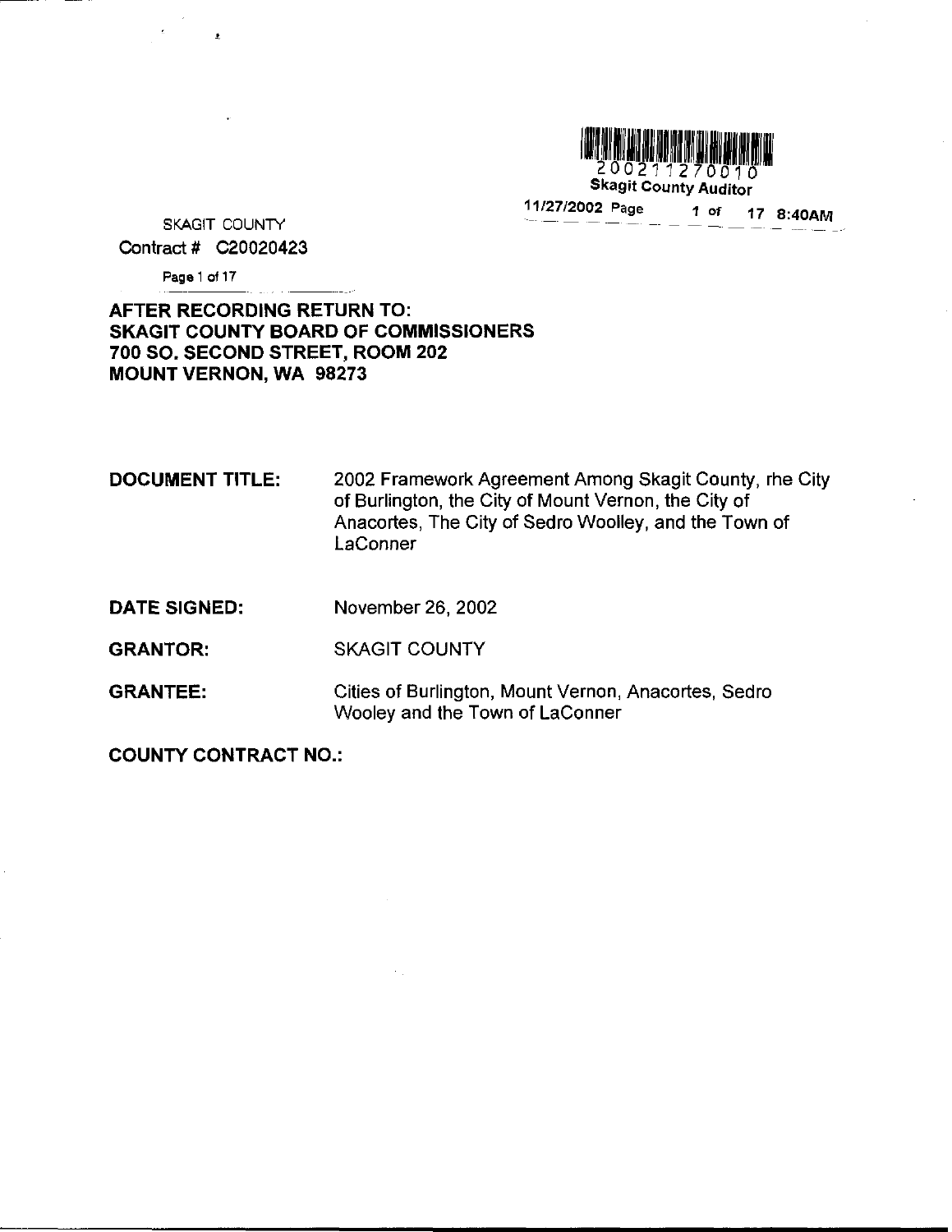# 2002 FRAMEWORK AGREEMENT

# ORIGINAL

#### AMONG

# SKAGIT COUNTY THE CITY OF BURLINGTON, THE CITY OF MOUNT VERNON, THE CITY OF ANACORTES, THE CITY OF SEDRO WOOLLEY, AND THE TOWN OF LACONNER

# REGARDING COORDINATED PLANNING, URBAN SERVICES, AND COUNTYWIDE PLANNING POLICIES

WHEREAS, pursuant to Chapter 36.70A RCW, Skagit County (the "County") and each city and town situated therein (the "City" or "Cities") must adopt <sup>a</sup> comprehensive plan and development regulations to implement their respective comprehensive plans; and

ent their respective comprehensive plans; and<br>WHEREAS, pursuant to RCW 36.70A.210, the County legislative<br>ty must adopt county-wide planning policies ("CPPs") in WHEREAS, pursuant to RCW 36.70A.210, the County legislative<br>authority must adopt county-wide planning policies ("CPPs") in cooperation with the Cities; and

WHEREAS, CPPs are defined by the Growth Management Act as the written policy statements that establish <sup>a</sup> framework for developing and adopting county and city comprehensive plans, and thereby provide a locally adopted format for meeting the state planning goals; and

and adopting county and city comprehensive plans, and thereby provide a<br>locally adopted format for meeting the state planning goals; and<br>WHEREAS, `in accordance with RCW 36.70A.210, the<br>comprehensive plans adopted by the C consistent with the CPPs; and

SKAGIT COUNTY

Page <sup>2</sup> of <sup>17</sup>



11/27/2002 Page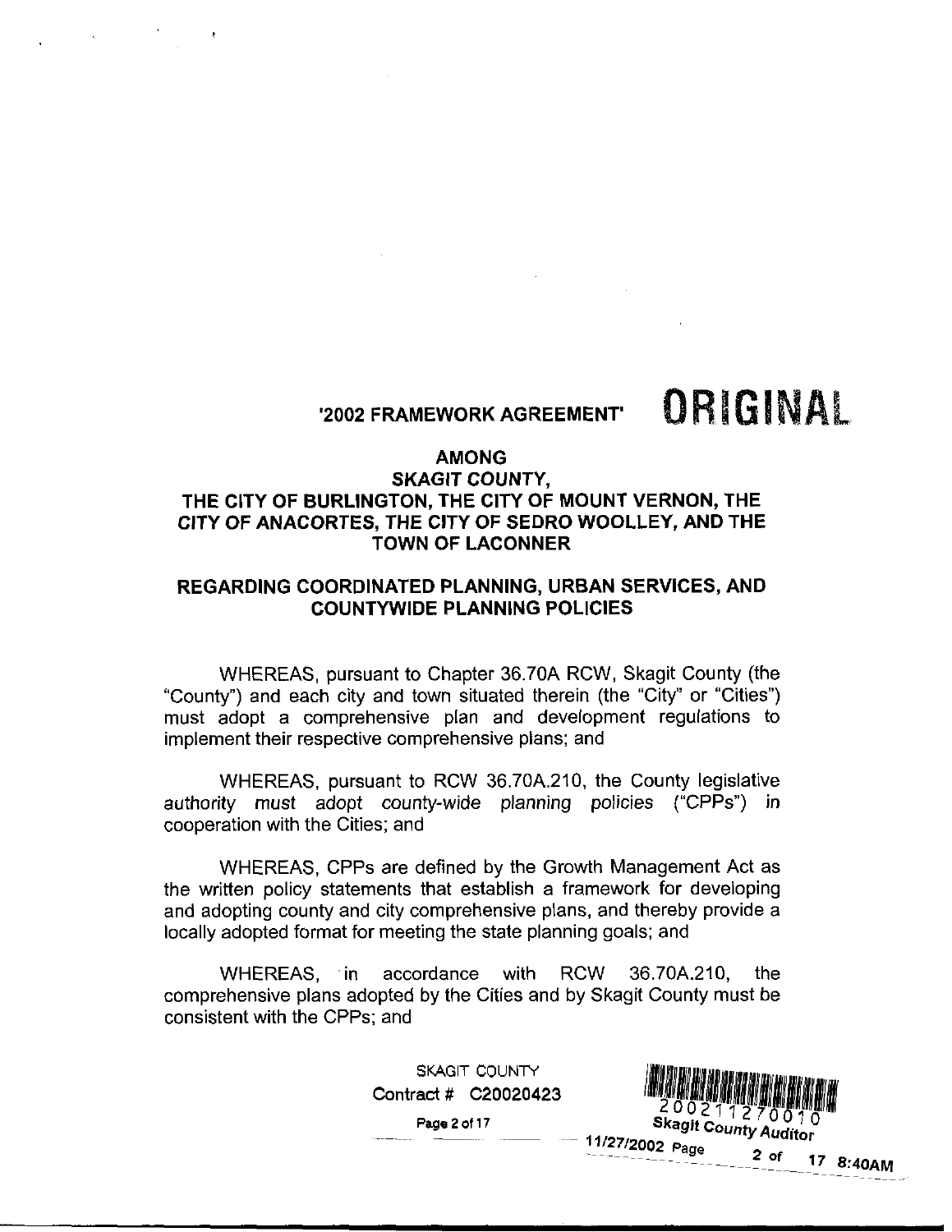WHEREAS, a F ramework A greement is n ecessary to set out the agreed upon procedures by which the CPPs will be developed and adopted; and

 $\sim 3$ 

WHEREAS, pursuant to RCW 36.70A.210, just such a Framework Agreement was adopted by the cities of Anacortes, Burlington, Mount Vernon, and Sedro-Woolley, the town of La Conner, and Skagit County on January 13, 1992; and

WHEREAS, these jurisdictions used the Framework Agreement to reach agreement in 1992 on a set of CPPs, and subsequently amended those CPPs in 1996; and

WHEREAS, these jurisdictions have all adopted comprehensive plans and development regulations pursuant to GMA requirements and those CPPs; and

WHEREAS, pursuant to RCW 36.70A.130 (as amended by SSB 5481), the comprehensive plans and development regulations of the County and of the Cities must be reviewed to ensure compliance with the Growth Management Act no later than December 1, 2005, and every five years thereafter (exclusive of policies and development regulations to site secure community transition facilities, which policies and development regulations must be completed by September 1, 2002 in accordance with years interealier (exclusive of policies a<br>secure community transition facilities,<br>regulations must be completed by Sept<br>RCW 36.70A.200 and ESSB 6594); and amended by SSB<br>egulations of the<br>onpliance with the<br>05, and every five<br>regulations to site<br>and development<br>n accordance with<br>est of the citizens<br>and efficient use of<br>t and effective use<br>deministration may<br>an that establish

WHEREAS, the parties find it in the best interest of the citizens served by each government to make the most effective and efficient use of planning resources; and

WHEREAS the parties find that the most efficient and effective use of resources to provide planning services and grants administration may be better achieved by <sup>a</sup> new organizational structure than that established by the 1992 Framework Agreement; and

WHEREAS, the parties, after thorough examination of the structure of the existing County-Wide Planning Policies Committee, conclude it to be in the best interest of the citizens to rescind the existing 1992 interlocal agreement, and dissolve the County-Wide Planning Policies Committee created by the 1992 Agreement, and adopt the provisions set forth below in this 2002 Framework Agreement

> Contract # C20020423 SKAGIT COUNTY

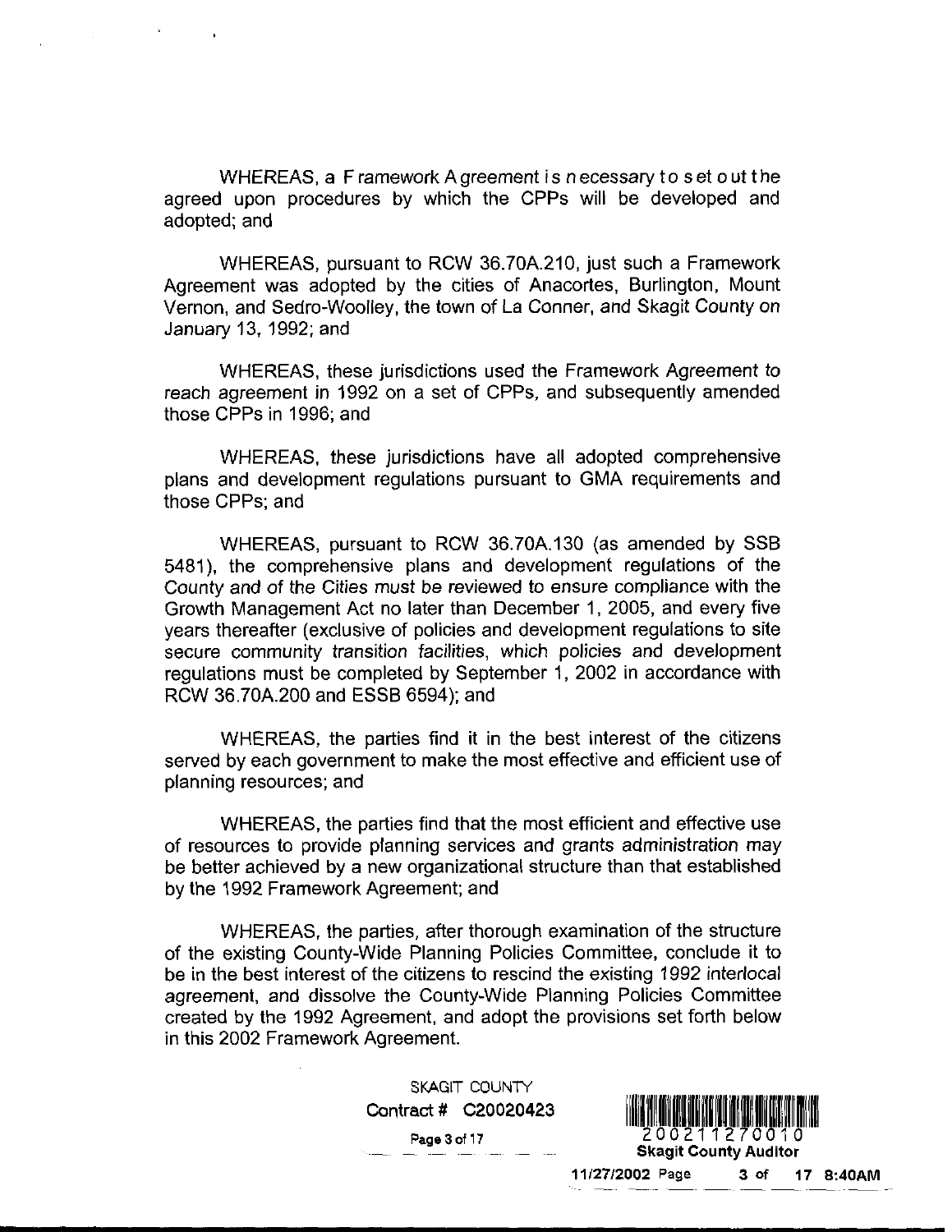NOW THEREFORE BE IT RESOLVED BY THE CITY COUNCIL OF THE CITY OF ANACORTES: THE CITY COUNCIL OF THE CITY OF BURLINGTON; THE CITY COUNCIL OF THE CITY OF MOUNT VERNON: THE CITY COUNCIL OF THE CITY OF SEDRO WOOLLEY; THE TOWN COUNCIL OF THE TOWN OF LACONNER; AND THE BOARD OF COUNTY COMMISSIONERS OF THE COUNTY OF SKAGIT, THAT THE 1992 FRAMEWORK AGREEMENT, A COPY OF WHICH IS ATTACHED HERETO, IS HEREBY REPEALED AND ANNULLED

BE IT FURTHER RESOLVED, THAT THE FOLLOWING AGREEMENT, TO BE KNOWN AS THE "2002 FRAMEWORK AGREEMENT", IS HEREBY ADOPTED.

#### **SECTION I: PURPOSE**

It is the intent of Skagit County and the Cities to cooperate in efforts to provide visionary leadership on regional plans, policies and issues. It is the purpose of this Agreement to enhance the ability of the parties to improve the present health, safety, convenience and welfare of their citizens and to plan for the future development of the Cities and the<br>County to the end that the governments achieve a county-wide pattern of County to the end that the governments achieve a county-wide pattern of community-building, land use, and conservation that reflects the environmental, economic, aesthetic, and social values of city and county residents 1 the Cities to cooperate in efforts to<br>
conal plans, policies and issues. It is<br>
enchance the ability of the parties to<br>
7, convenience and welfare of their<br>
development of the Cities and the<br>
ents achieve a county-wide p

This Agreement will improve the collective ability of the parties to address pertinent issues in an integrated, coordinated and on-going manner, and to respond flexibly and intelligently to events that affect the welfare of city and county citizens. The Agreement also will encourage the effective and county citizens. The Agreement also will encourage the effective<br>design and implementation of appropriate tools--both regulatory and non-<br>regulatory--that can provide the means to manage and direct growth in a<br>manner t manner that will achieve compliance with the Washington Growth Management Act

To assist in accomplishing the above and other tasks related to developing complimentary comprehensive plans, it is the intent of Skagit County and the Cities to cooperatively support <sup>a</sup> planning organization as further described in Section 3 below, to recommend CPPs and thereby ensure the adoption of consistent comprehensive planning policies. The primary functions of such planning organization shall be to

> SKAGIT COUNTY Contract # C20020423

> > Page 4 of 17



Skagit County Auditor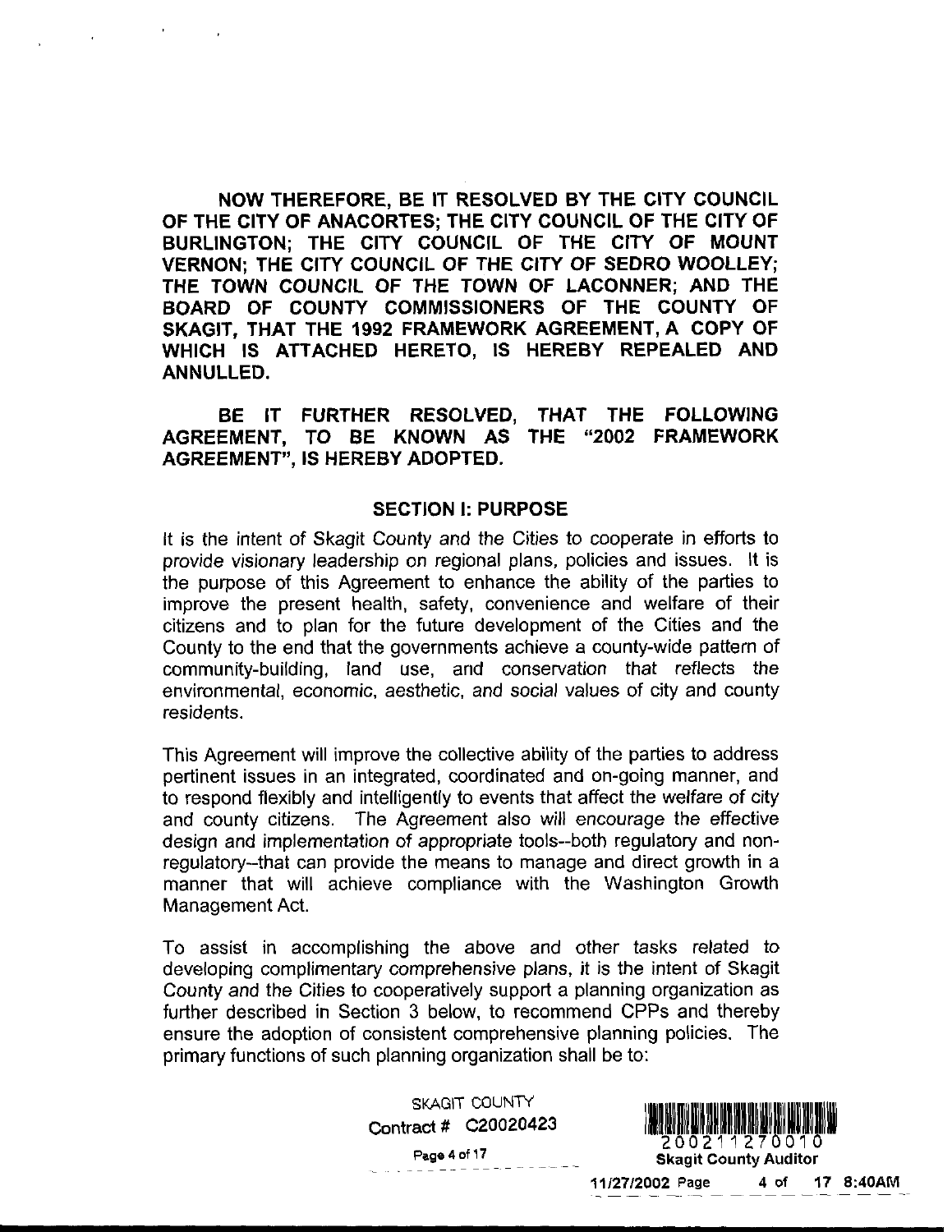- Develop, as appropriate, policies for transportation, growth management, environmental quality, and other topics determined **Develop, as appropria<br>management, environme<br>by the GMA Committee's<br>Provide agreed and acc** by the GMA Committee's Steering Committee;
- Provide agreed and accepted data and analysis to support local and regional decision making
- Build community consensus on regional issues through information and citizen involvement at the local level
- Build intergovernmental consensus on regional plans, policies and issues, and advocate local implementation;
- Establish <sup>a</sup> mechanism <sup>t</sup> <sup>o</sup> systematically <sup>a</sup> nd <sup>I</sup> ogically <sup>u</sup> pdate t he CPPs as necessary; and
- Develop procedures for siting regional essential public facilities that includes regional input

# SECTION 2: DISSOLUTION OF COUNTYWIDE PLANNING POLICIES **COMMITTEE**

The GMA Committee shall be the successor to the Countywide Planning Policies Committee of Skagit County which Countywide Planning Policies Committee shall be dissolved upon the implementation of the GMA Committee by virtue of the execution of this Agreement and the filing of <sup>a</sup> copy of this Agreement with the Skagit County Auditor. Each City shall also file a copy of this Agreement with its respective city clerk.

# **SECTION 3: ORGANIZATION**

The GMA Committee shall consist of <sup>a</sup> Steering Committee supported by <sup>a</sup> Technical Advisory Committee

A. Steering Committee. The Steering Committee shall consist of the Mayors of each City, or a City council member designated by the Mayor, and the three Skagit County Commissioners. The Steering Mayor, and the three Skagit County Commissioners. Committee shall develop recommendations for CPPs including UGAs and residential, commercial and industrial allocations, as set forth herein.

> SKAGIT COUNTY Contract  $\#$  C20020423

Imendations for CFFs, including OGAs and<br>lustrial allocations, as set forth herein.<br>SKAGIT COUNTY<br>act # C20020423<br>Page 5 of 17<br><br>All 20021127000 Skagit County Auditor 20021127001 Skagit County Auditor 200211270011<br>
200211270010<br>
Skagit County Auditor<br>
11/27/2002 Page 5 of 17 8:40AM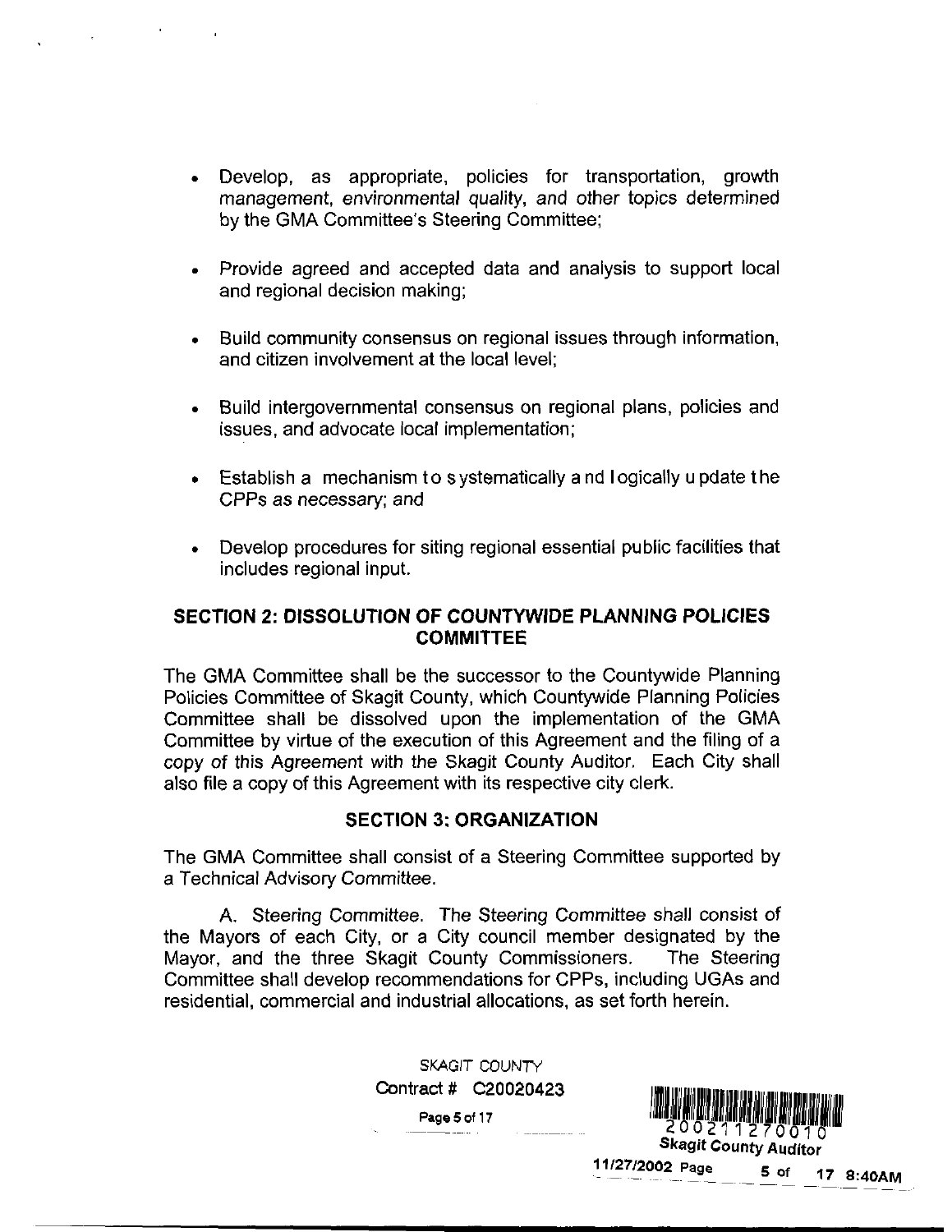B. Voting, Policy decisions, including the content of CPPs, should be arrived at by consensus. In the event unanimous consent cannot be achieved, decisions shall be made by a simple majority of the number of votes present, as described in Section 9, unless the issue involves a recommendation on <sup>a</sup> CPP or CPP amendment after dispute resolution in which case, supermajorities of the number of population-weighted votes and of the jurisdictions present and voting at the meeting as described in Section 9 (G) shall prevail. Policy decisions concerning the alteration of any UGA boundary, or proposed change to any municipal UGA population or commercial/industrial allocation, shall not take effect until also ratified by both the City whose UGA is affected by the proposed change, and the County. The City whose UGA is affected by the proposed change, or the County, has the discretion to decline to ratify the proposed change, in which event the proposed change shall not take effect. There shall be no appeal from such decision to decline to ratify other than an appeal if provided by RCW 36.70A.

C. Steering Committee Meetings: Quorum; Rules. The GMA Steering Committee shall conduct regular meetings, as it deems necessary for the transaction of its business. At a minimum, the GMA Steering Committee shall hold one regular meeting per year and shall always provide a minimum of two weeks written notice to all members of any meeting of the Steering Committee. The GMA Steering Committee<br>may adopt By-Laws for the transaction of business, but in any event shall<br>keep minutes of all proceedings including transactions findings. keep minutes of all proceedings, including transactions, findings, determinations, and the number of votes for and against each question, and if any member is absent or disqualified from voting indicating the fact all of which shall be filed in the office of the County Commissioners, and shall be public records. A majority of the members including the chairman or acting chairman shall constitute <sup>a</sup> quorum for the transaction of any business All Steering Committee meetings shall be open to the public as provided in Section 7, below. nall not take effect until also rattied<br>ed by the proposed change, and the<br>eted by the proposed change, or the<br>stock by the proposed change, or the<br>stock by the proposed change, in<br>the case of the state effect. There shall

D. Steering Committee Officers. The Steering Committee shall elect, from among its members, a Chairman and Vice Chairman, and any other officers that it deems necessary. The Chairman and Vice Chairman shall be one from the County and one from the Cities. In the absence of the Chairman, the Vice Chairman shall act and shall have all the powers and duties of the Chairman. The terms of the officers shall be for one (1) year

> SKAGIT COUNTY Contract # C20020423



Page 6 of 17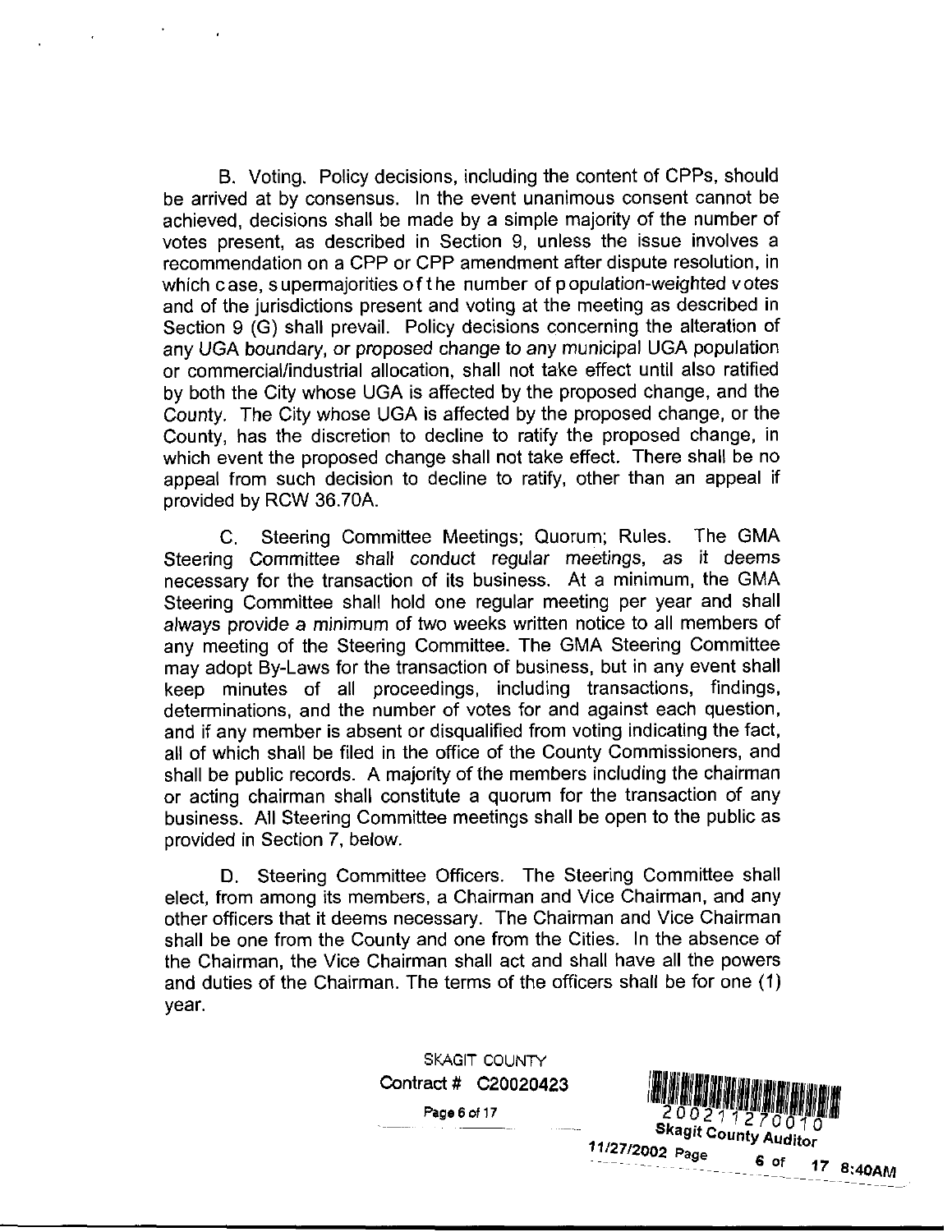E Technical Advisory Committee The Technical Advisory Committee TAC is <sup>a</sup> staff committee consisting of the Planning Directors of the Cities and the County Planning Director and two (2) County Assistant Planning Directors. The Steering Committee shall direct the work of the Technical Advisory Committee

F. SEPA. The City whose UGA is affected and the County shall share SEPA lead agency responsibility pursuant to WAC 197-11-944 as to UGA Boundary changes and population and commercial/industrial adjustments as described in Sub-Section B of the this Section. Otherwise each jurisdiction will be responsible for its own SEPA review as necessary

G. Additional Members. Any City of Skagit County that is not a party to this Agreement shall also be admitted as <sup>a</sup> party to this Agreement when they complete the following steps: 1) Giving written notice of the intent to participate to all other parties to this Agreement, 2) Executing and adopting this Agreement, and 3) Agreeing to and complying with the rules of participation as set by the Steering Committee. Further, membership for purposes of voting shall be in the same proportion as any other "member" party to this Agreement, all as set forth in Section 9 below. In addition, compliance with this Section 3, Paragraph G, must be completed <sup>a</sup> minimum of two weeks prior to such additional member having <sup>a</sup> valid vote under this Agreement

#### **SECTION 4: TERM**

The term of this Agreement is from November 1, 2002 through October 31, 2003, and shall automatically renew each year unless terminated as provided in Section <sup>11</sup> herein

#### **SECTION 5: POWERS AND DUTIES**

The GMA Steering Committee shall have the following specific powers

- 1 To adopt rules of procedure and bylaws to regulate its affairs and conduct business including the ability to establish minimum requirements for attendance at meetings by member representatives
- 2 To hold public hearings and sponsor public forums whenever deemed necessary or useful in the execution of the functions of the GMA Committee

SKAGIT COUNTY Contract # C20020423



11/27/2002 Page 7 of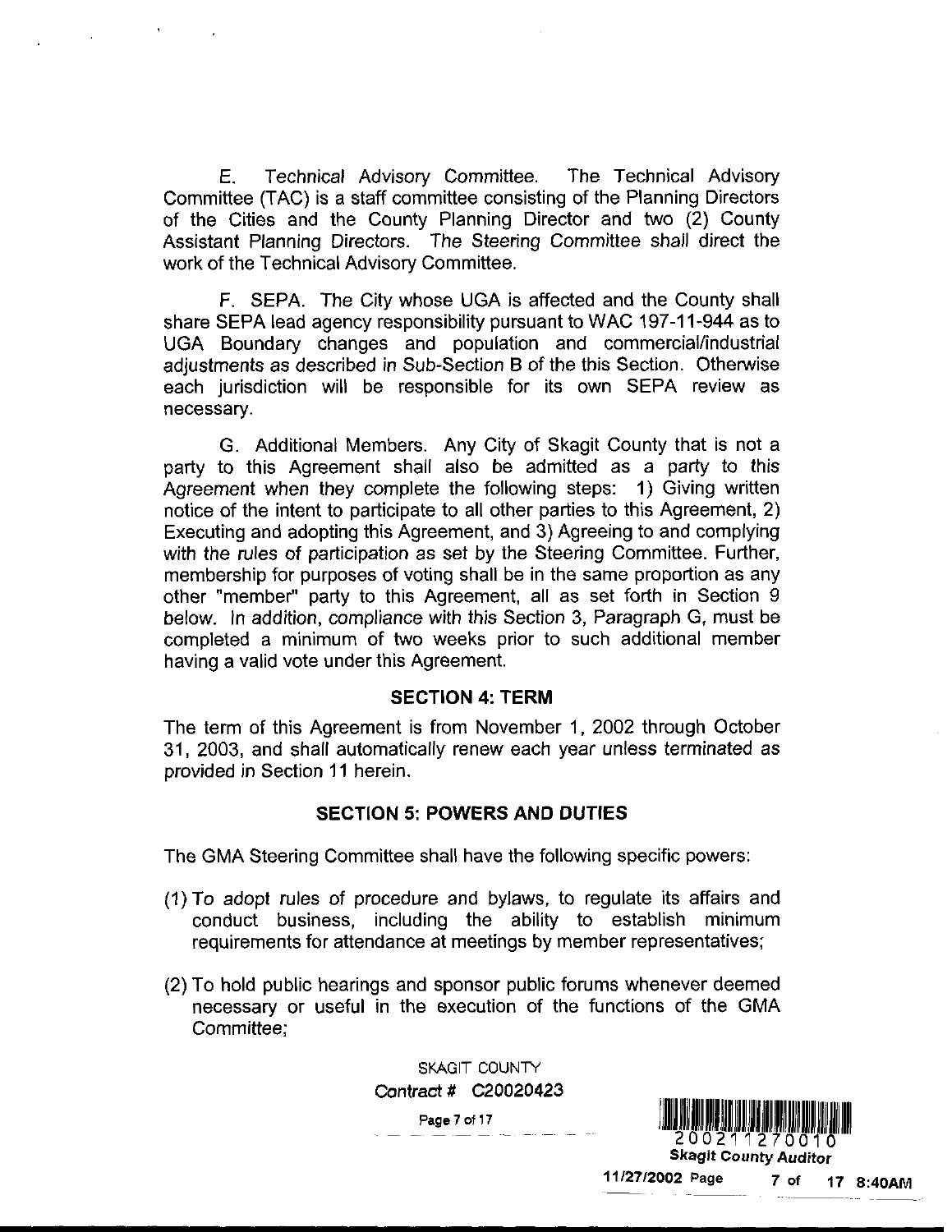- 3 To participate with other governmental agencies educational institutions and private organizations in the coordination or conduct of its activities
- (4) To advise the legislative bodies of the parties hereto, and to recommend to such legislative bodies proposed planning policies including UGA boundary or allocation adjustments as developed by the Steering Committee
- (5) To approve an annual work plan for the GMA Committee; and
- (5)<br>(6) To direct and supervise the activity of the Technical Advisory Committee

#### **SECTION 6: ROLE WITH LEGISLATIVE BODIES**

Referral of Draft Documents It is incumbent on the GMA Committee to refer issue statements, potential policy determinations, and draft policies to the legislative bodies of the member jurisdictions at the earliest possible time, to provide a meaningful opportunity for public comment, and to solicit input from the member jurisdictions' legislative bodies. Statements on policy formation should be provided by the Steering Committee on <sup>a</sup> monthly basis when discussions are taking place. The GMA Committee shall not substitute for or replace the duties and responsibilities of the legislative bodies of the member jurisdictions. It is incurrent to the wive Committee to<br>all policy determinations, and draft policies<br>nember jurisdictions at the earliest possible<br>poprtunity for public comment, and to solicit<br>origins are taking place. The GMA Committee

#### **SECTION 7: PUBLIC RECORDS AND MEETINGS**

A. Public Records. As a joint project between the parties, all documents prepared for use by the GMA Committee shall be subject to Mall not subs<br>
legislative bod<br>
legislative bod<br>
SE<br>
A. Put<br>
documents pre<br>
Washington's<br>
Act shall be ad<br>
R. Put Washington's Public Records Act. Requests to review records under that Act shall be addressed by the party receiving the request

B. Public Meetings, All meetings of the Steering Committee shall B. Public Meetings. All meetings of the Steering Committee shall<br>be subject to the provisions of Chapter 42.30 RCW, provided that the<br>provisions of RCW §§ 42.30.120 and 42.30.130 shall not apply to<br>meetings of the GMA Comm meetings of the GMA Committee and the Steering Committee unless otherwise made applicable by Chapter 4230RCW

> SKAGIT COUNTY Contract  $\#$  C20020423

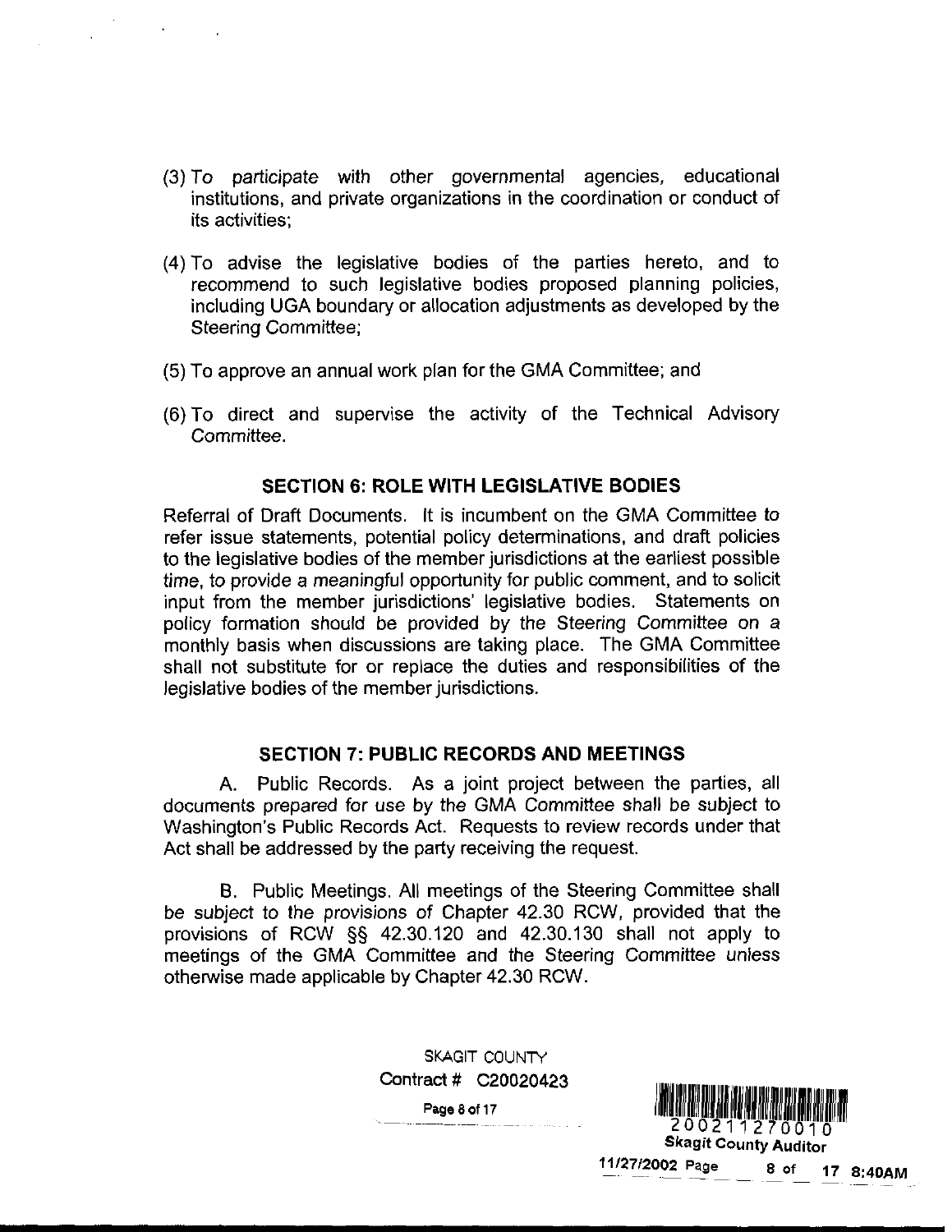#### **SECTION 8: PUBLIC PARTICIPATION**

GMA obligates each member jurisdiction to include meaningful public participation prior to adoption of any plan or development regulation that may be the subject of a GMA Committee recommendation. Rather than replace these individual jurisdiction public participation processes and the resulting public input, it shall be the role of the Steering Committee to strive to balance any competing interests that may come out of the different public participation processes in making policy recommendations to its member jurisdictions.

#### **SECTION 9: DISPUTE RESOLUTION**

A. This Section 9 only applies to the process for development of CPP recommendations, unless otherwise agreed upon in writing by the voting parties

B. Good Faith Efforts. The parties shall seek in good faith to resolve any dispute arising out of or relating to this Agreement, and any policy, recommendation, statement of position, or other matter determined by the Steering Committee. In the event such dispute or conflict arises, the parties agree that, notwithstanding such dispute or conflict, the parties will make <sup>a</sup> good faith effort to cooperate in continuing to work toward the successful completion of the work program In good faith to<br>
ement, and any<br>
atter determined<br>
r conflict arises,<br>
mflict, the parties<br>
work toward the<br>
any CPP policy<br>
party or parties<br>
with a signed<br>
the nature and<br>
("ADR"). If the<br>
faction within 60<br>
youting pa

C. Notice of Dispute. If in disagreement with any CPP policy recommendation of the Steering Committee, the disputing party or parties shall provide the Chairman of the Steering Committee with <sup>a</sup> signed written notice of such disagreement, identifying generally the nature and circumstances that caused the disagreement

D. Invocation of Alternative Dispute Resolution ("ADR"). If the disagreement is not resolved to the disputing party's satisfaction within 60 circumstances that caused the disagreement.<br>
D. Invocation of Alternative Dispute Resolution ("ADR"). If the<br>
disagreement is not resolved to the disputing party's satisfaction within 60<br>
calendar days of submitting the wr

E. Cost of ADR. The parties agree that the cost of any ADR procedures shall be borne one-half by the disputing party or parties, and the other half by the GMA Committee, with each party bearing its own preparation costs. The GMA Committee cost shall be allocated to those

> SKAGIT COUNTY Contract 020020423

> > Page 9 of 17

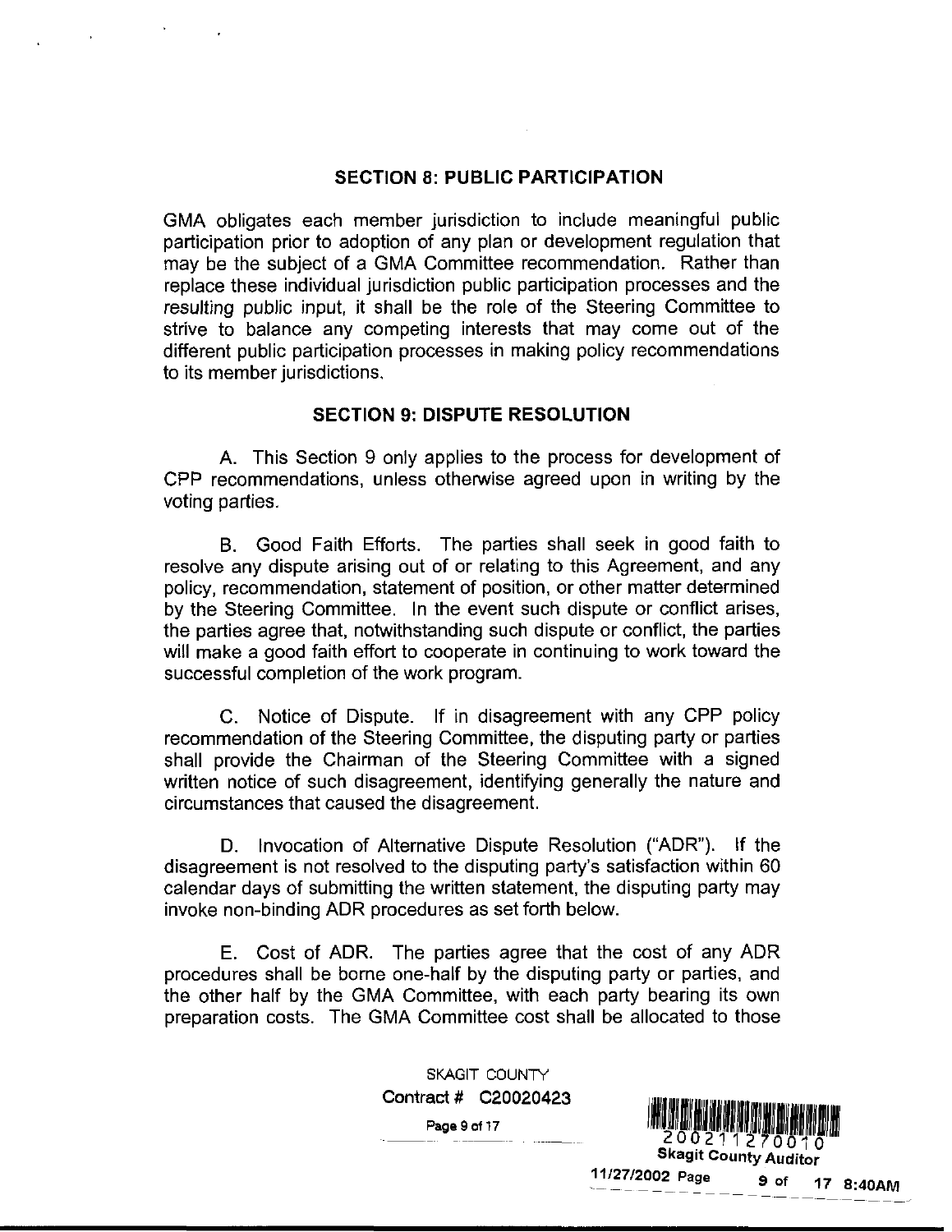parties which are not disputing the issue(s) based on the population<br>weighted formula set-forth in Section 9, paragraph G.

F ADR Procedures

1 Selection of Mediator The parties shall agree on <sup>a</sup> mediator. If the parties cannot agree on a mediator, the parties shall request, in writing, an appointment of a mediator by the presiding judge of Skagit County Superior Court

(2) Rules. Mediation. The method and rules for any ADR procedure shall be as agreed by the parties or if the parties cannot agree, mediation shall be administered in a manner determined by the mediator

3 Location All mediation proceedings shall be conducted within Skagit County unless otherwise mutually agreed upon, in writing, by the parties.

G. Failure of Mediation. In the event that mediation does not result in an acceptable settlement within 90 days from the selection of <sup>a</sup> mediator, the Steering Committee is authorized to take a final binding vote as follows

1 Each jurisdiction represented on the Steering Committee is authorized the number of votes equal to its most recent official population estimate provided by the State Office of Fiscal Management, provided that the County shall be authorized the number of votes corresponding to the total population of the County less the population of the incorporated Cities within the County

(2) In the case of the County, for purposes of the populationweighted vote, each voting member is allocated an equal portion of the number of votes equal to the most recent official population estimate for unincorporated Skagit County provided by the State Office of Fiscal Management. To illustrate, if all three County Steering Committee representatives participate in any vote, then the three representatives shall each represent one third of the<br>County's population. If two County Steering Committee the number of votes equal to the most recent official population<br>estimate for unincorporated Skagit County provided by the State<br>Office of Fiscal Management. To illustrate, if all three County<br>Steering Committee representa representatives participate in any vote, then each shall represent one-half of the County's population. For purposes of determining Steering Committee representatives participate in any vote, then<br>the three representatives shall each represent one third of the<br>County's population. If two County Steering Committee<br>representatives participate in any vote 90 days from the selection of a<br>suthorized to take a final binding vote<br>meted on the Steering Committee is<br>less equal to its most recent official<br>the County shall be authorized the<br>total population of the County;<br>porated

SKAGIT COUNTY Contract # C20020423

Page 10 of 17



Skagit County Auditor 11/27/2002 Page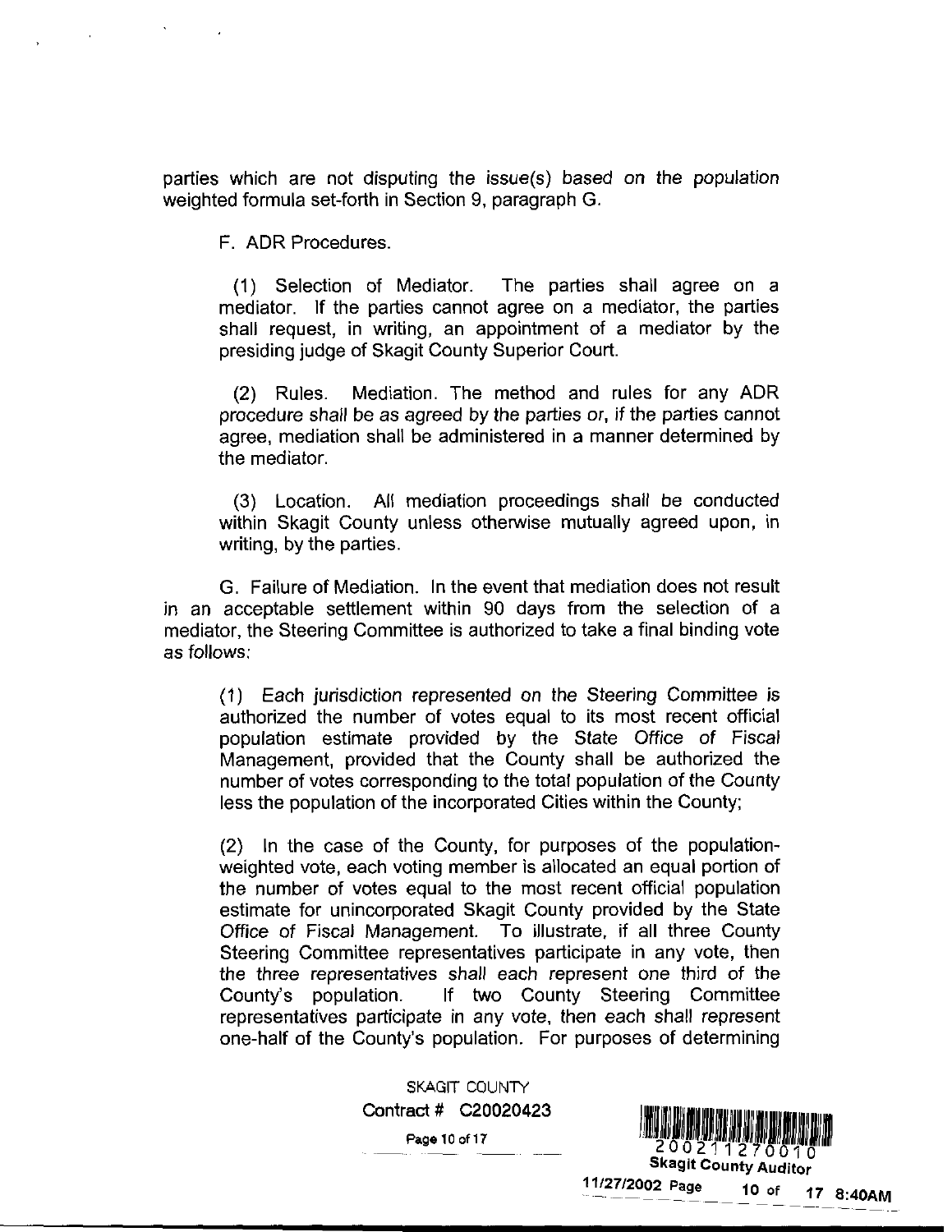the County's vote (s) by jurisdiction, each County Steering Committee representative casting <sup>a</sup> vote shall be considered <sup>a</sup> single "jurisdiction"; and

 $(3)$  A supermajority of 75% of the number of votes present at the meeting shall be required to pass the recommendation

(4) Additionally, no such recommendation shall pass unless it receives the affirmative vote of at least sixty percent (60%) of the jurisdictions present and voting on the question.

 $(5)$  If either the 75% super majority or the concurrence of 60% of the voting jurisdictions cannot be achieved, no Steering Committee recommendation shall be forwarded to the Board of County Commissioners and no County Commissioner action shall be taken on that particular CPP issue

H. The time periods specified in this Section 9 may be shortened, if necessary to meet any compliance deadline imposed by <sup>a</sup> decision of the Growth Management Hearings Board, the courts or the State Legislature.

### SECTION 10: CPP ADOPTION

Adoption of any new CPP or Amendment to an existing CPP shall follow the procedures set-forth herein, in particular those procedures set-forth in Sections 3 and 9, culminating in adoption by the Board of County Commissioners. The Board of County Commissions has the discretion to decline to a dopt a ny s pecific s et o f C PP A mendments p roposed b y the GMA Steering Committee, but may not change the proposed CPP or CPP Amendments in any manner whatsoever. Nothing in this Agreement shall serve as GMA Steering Committee, but may not change the proposed CPP or CPP Amendments in any manner whatsoever. Nothing in this Agreement shall serve as a waiver of any party's right to an appeal as provided by RCW<br>36.70A and/or WAC 197-11.

#### SECTION 11: WITHDRAWAL: TERMINATION

A. Withdrawal. Any party to this Agreement may withdraw from SECTION 11: WITHDRAW<br>A. Withdrawal. Any party to the<br>this Agreement, by providing 60 day's<br>parties. Any withdrawing party shall rem written notice to the remaining parties. Any withdrawing party shall remain liable for costs incurred by the Committee until the effective date of withdrawal. party to this Agreement may withdraw from<br>
ig 60 day's written notice to the remaining<br>
ty shall remain liable for costs incurred by the<br>
date of withdrawal.<br>
parties hereto may terminate this Agreement<br>
te of the parties

B. Termination. The parties hereto may terminate this Agreement at any time by unanimous vote of the parties

> SKAGIT COUNTY Contract  $\#$  C20020423

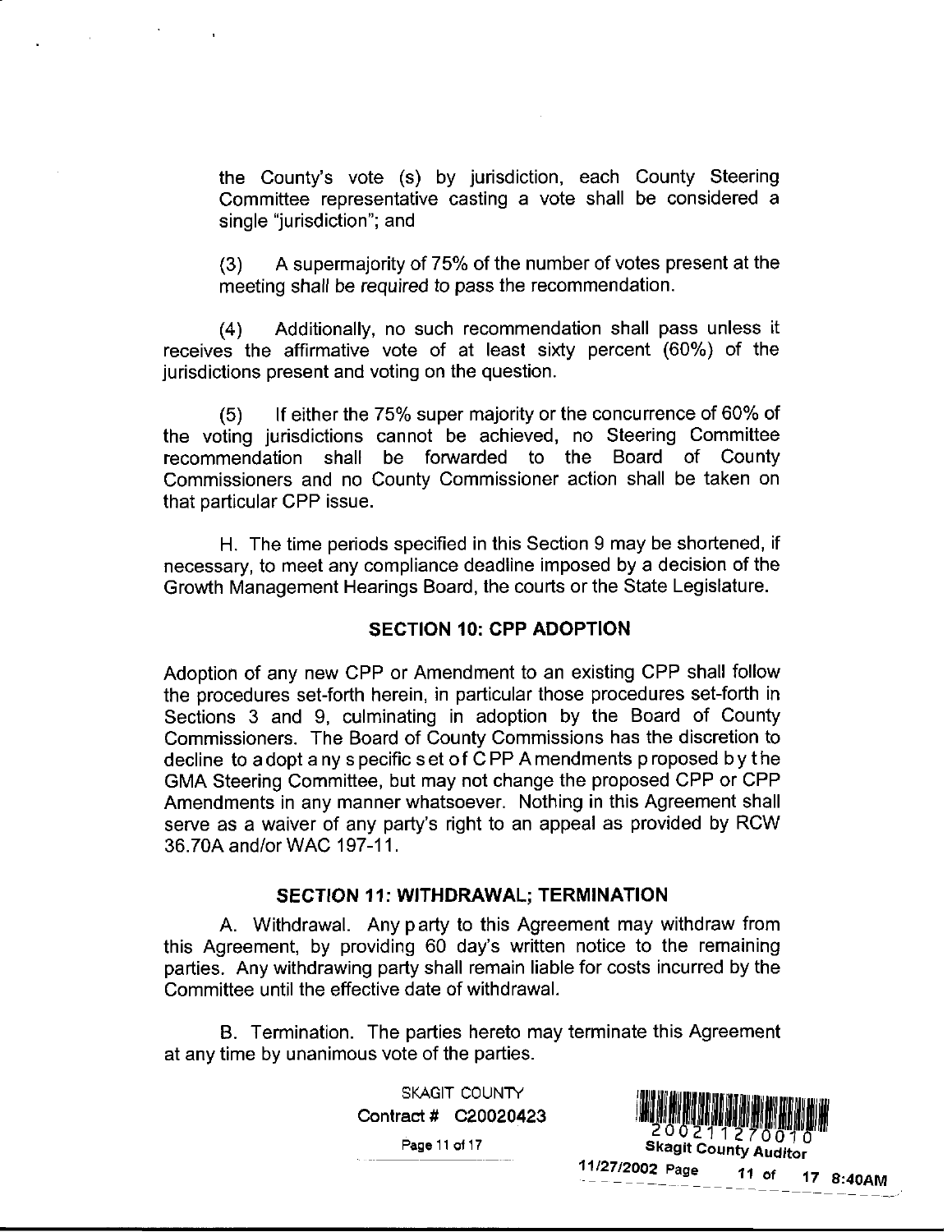### SECTION 12: GENERAL PROVISIONS

A. Property: No real property shall be acquired pursuant to this Agreement

B. Incorporation of Recitals. The recitals of this Agreement are incorporated into this Agreement, and each party hereto acknowledges and confirms the truth and accuracy of the recitals

C. Interpretation. This Agreement shall be construed under and in accordance with the laws of the State of Washington, and all obligations of the parties created by this Agreement are performable in Skagit County Washington.

D. Authority. This Agreement is entered into by the duly authorized officials of each respective governmental entity. Each person signing this Agreement on behalf of <sup>a</sup> party hereby confirms for the benefit of each of the other parties to this Agreement that any requisite approvals from the governing body of such party have been obtained, and all prerequisites to the execution, delivery and performance hereof have been obtained by or on behalf of that party

E. Renegotiation. In case any one or more of the provisions hereof should be held to be illegal, invalid or unenforceable in any respect, the parties agree to make <sup>a</sup> good faith effort to renegotiate another agreement to fulfill the purpose and intent of the present Agreement.

F. Invalid Clause. If any material provision of this Agreement is held to be illegal, invalid or unenforceable in any respect, this entire Agreement shall be held invalid, subject to Section 13 herein. If such occurs, then the parties agree to renegotiate this Agreement in good faith. If the illegal, invalid or unenforceable provision is not material, such illegality, invalidity or unenforceability shall not affect any other provision of this Agreement, and this Agreement shall be construed as if such invalid, illegal or unenforceable provision had never been included in this Agreement 17 are performative in Swagit Courty,<br>
s entered into by the duy authorized<br>
thal entity. Each person signing this<br>
toonfirms for the benefit of each of the<br>
ten obtained, and all prerequisites to<br>
be hereof have been obta

G. Entire Agreement. This Agreement constitutes the entire agreement among the parties hereto with respect to the subject matter hereof, and supersedes any prior understandings or written or oral agreements between the parties with respect to the subject matter of this Agreement. No amendment, modification or alteration of the terms of the

> SKAGIT COUNTY Contract # C20020423

> > Page 12 of

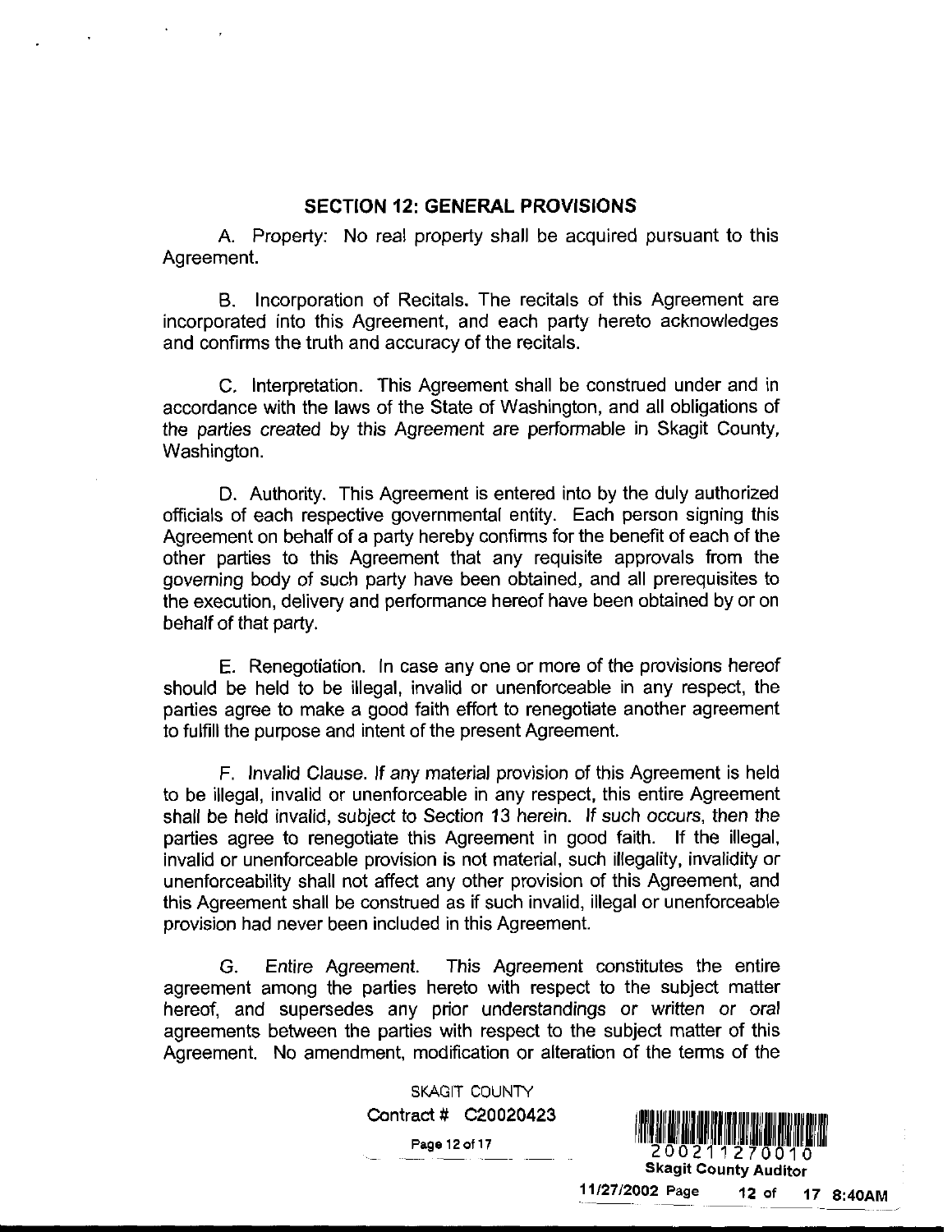Agreement shall be binding on any party unless the same is in writing, dated subsequent to the date hereof, and is duly executed by the party against whom enforcement is sought

H. Notices. Any notice permitted or required under the terms hereof shall be in writing and shall be deemed delivered three days following the deposit of the same, properly addressed and with postage prepaid, into the care and custody of the United States Postal Service, by registered or certified mail, return receipt requested, to the respective Pa prepaid, into the care and custody of the United States Postal Service, by registered or certified mail, return receipt requested, to the respective<br>Participant to whom notice is to be given, at the party's customary business address with <sup>a</sup> copy to the County Prosecutor

I. Recordation. A copy of this Agreement shall be filed with the County Auditor and with the city clerk of each jurisdiction adopting this Agreement, with each party to bear its own costs of such filing, provided that such filing shall not be <sup>a</sup> condition precedent to the enforcement of this Agreement

#### SECTION 13: REVOCATION OF AGREEMENT

The Framework Agreement, dated January 13, 1992, is revoked. This Section shall survive, notwithstanding Section 12, paragraph F, above, such that in the event this Agreement is ever held to be invalid, such a ruling shall not have the effect of reinstating the January 13, 1992. Framework Agreement

IN WITNESS WHEREOF the parties hereto have executed this document as of the day and year first above written

> Contract # C20020423 SKAGIT COUNTY act # CZ<br>Page 13 of 17

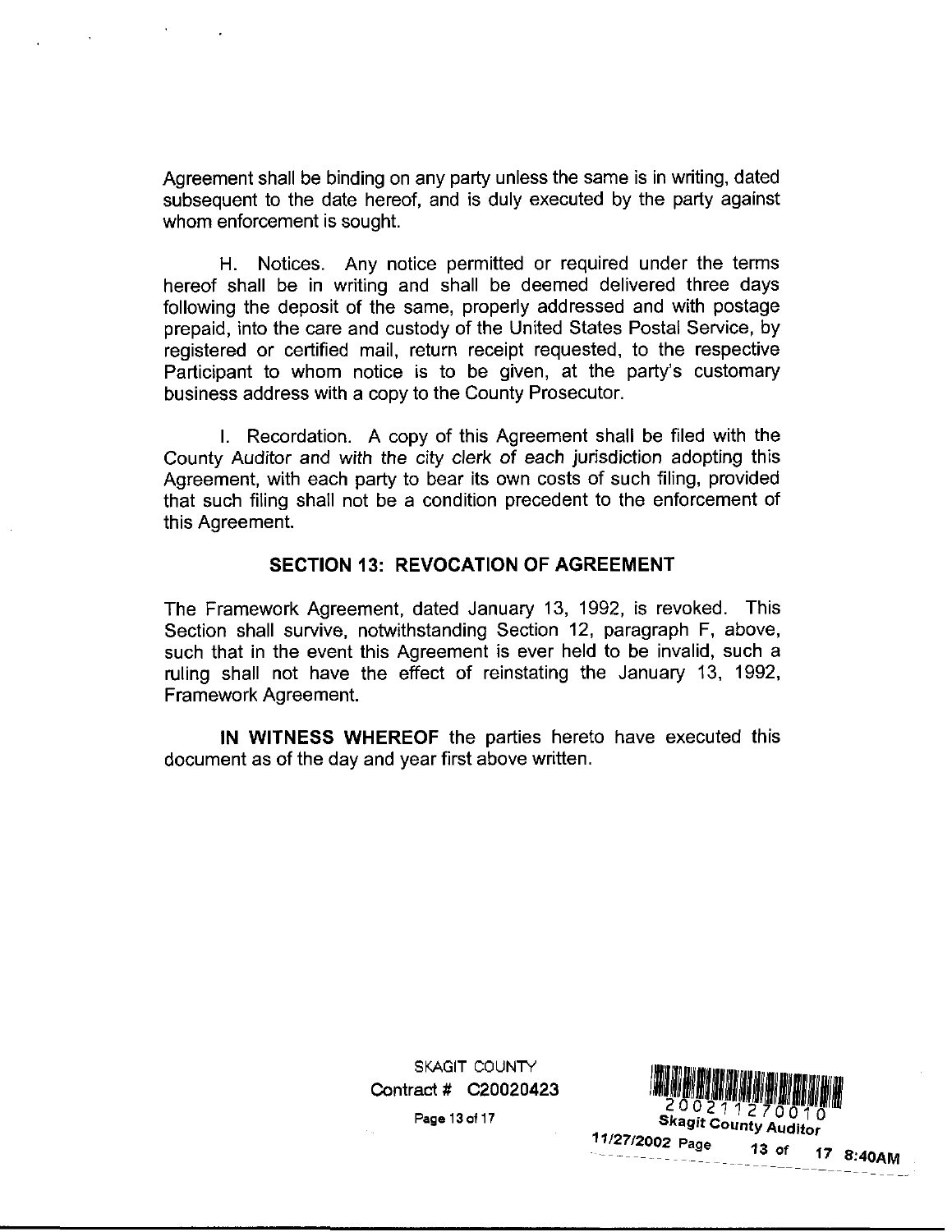DATED:  $\overline{\bigvee_{0} \bigvee_{0}}$   $\overline{\bigvee_{0} \bigvee_{0}}$   $\overline{\bigvee_{0} \bigvee_{0}}$   $\overline{\bigvee_{0} \bigvee_{0}}$   $\overline{\bigvee_{0} \bigvee_{0} \bigvee_{0} \bigvee_{0} \bigvee_{0} \bigvee_{0} \bigvee_{0} \bigvee_{0} \bigvee_{0} \bigvee_{0} \bigvee_{0} \bigvee_{0} \bigvee_{0} \bigvee_{0} \bigvee_{0} \bigvee_{0} \bigvee_{0} \bigvee_{0} \bigvee$ 

 $\mathcal{L}^{\mathcal{L}}(\mathcal{A})$  . As  $\mathcal{L}^{\mathcal{L}}(\mathcal{A})$ 

 $\blacksquare$ 

BOARD OF COUNTY COMMISSIONERS SKAGIT COUNTY:<br>
BOARD OF COUNTY COMMISSION<br>
SKAGIT COUNTY, WASHINGTON<br>
By: Don Munks, Chairman BOARD OF COUNTY COM<br>SKAGIT COUNTY, WASH<br><u>John Munks, Chairman</u><br>By: Don Munks, Chairman

By: Kenneth A. Dahlstedt, Commissioner

 $\omega$ 

Ted W. Anderson, Commissioner

ATTEST ا مەخ Joanne Giesbrecht, Clerk

Skagit County Board of Commissioners

Approved as to form

JOHN R. MOFFAT Chief Civil Deputy

SKAGIT COUNTY Contract # C20020423

![](_page_13_Picture_14.jpeg)

Skagit County Auditor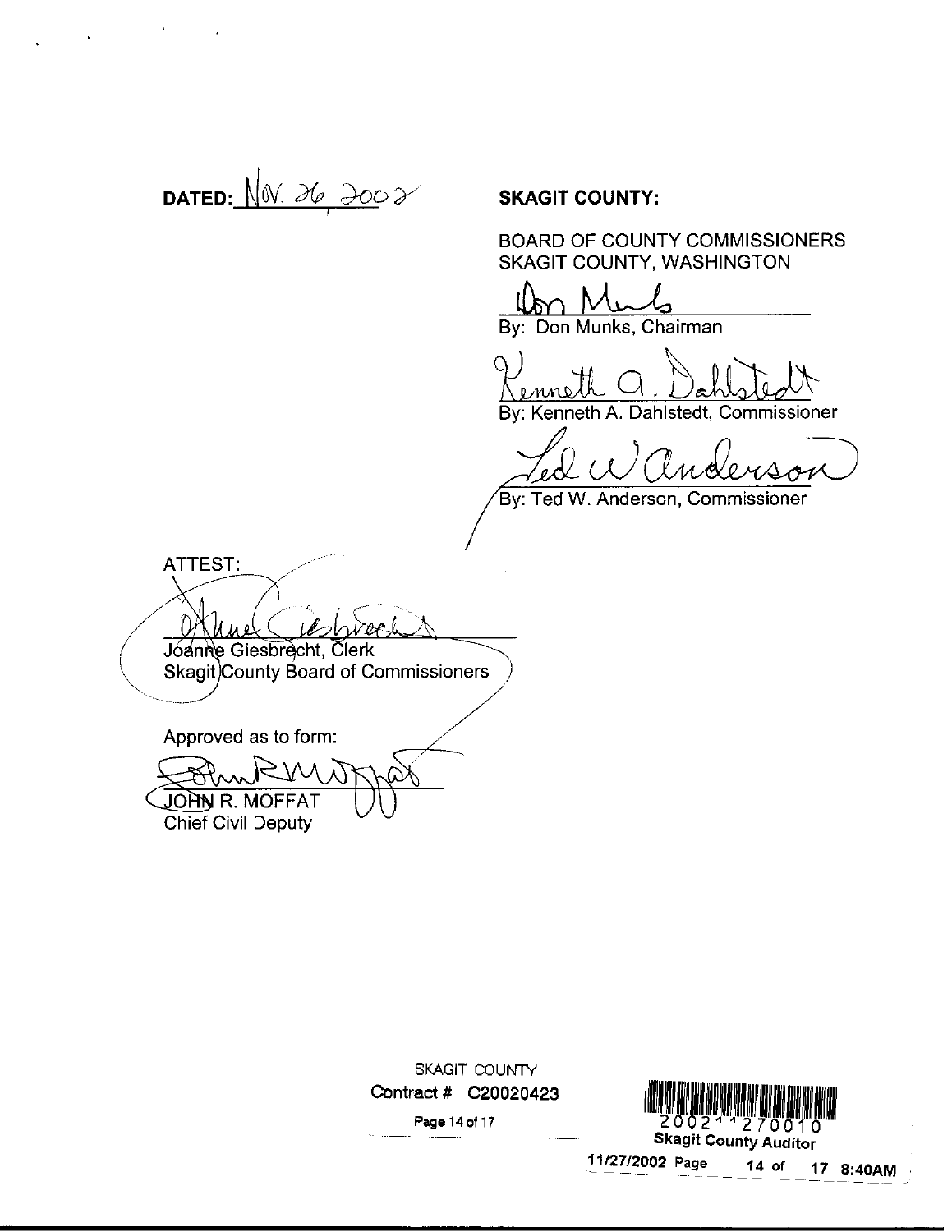## CITY OF SEDRO WOOLLEY

DATED:  $10 - 25 - 02$ 

8 Dellan raon By: SHARON DILLON, Mayor

ATTEST

 $\mathcal{O}(\log n)$  . As  $\mathcal{O}(\log n)$ 

By: PATSY NELSON, Clerk

Approved as, to form: Patrick KHAIFING<br>By: PATRY NELSO<br>Approved as to form<br>PATRICK HAYOEN<br>Sedro Woolley City

Sedro Woolley City Attorney

DATED:  $1/- (4 - 02 -$ 

ATTEST

**MARK KNOWLES** Finance Director

Approved as to form.

SCOTT THOMAS Mount Vernon City Attorney

CITY OF MOUNT VERNON:  $\overline{\mathcal{L}}$ By: SKYE RICHENDRFER, Mayor

![](_page_14_Picture_16.jpeg)

Skagit County Auditor

SKAGIT COUNTY Contract # C20020423 Page <sup>15</sup> of 17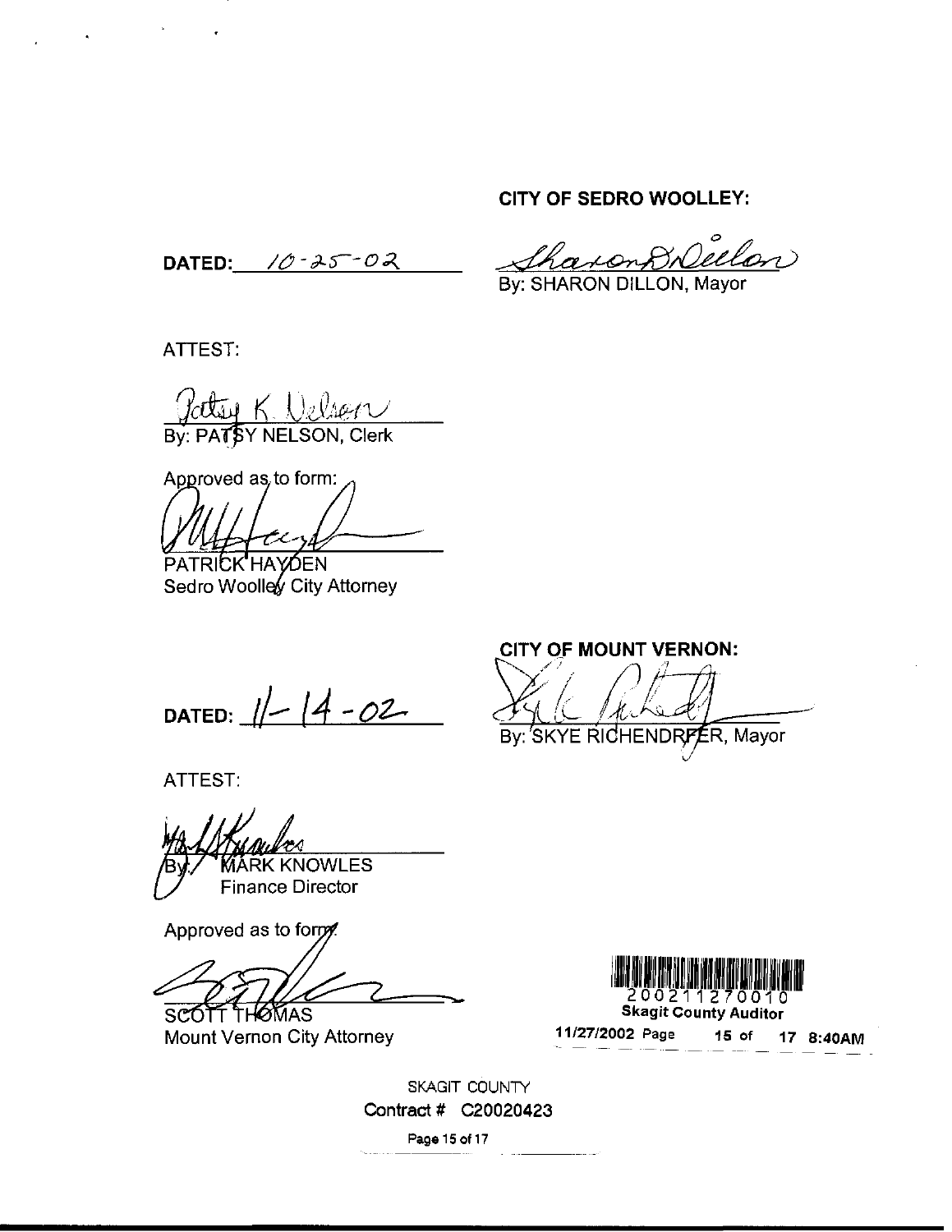DATED:  $11/19/82$ 

ATTEST  $\frac{1}{\sqrt{2}}$  $\leq$ , Clerk

Approved as to form

IAN MUNCE Anacortes City Attorney

DATED:  $10/16/02$ 

Mayor

Attest nacortes City Attorney<br> **ATED:** 10/14/02<br>
Iayor<br>
Itest:<br>
Cochase CR Patrick<br>
Finance Director<br>
pproved as to form: Mayor<br>Mayor<br>Attest:<br>By: RICHARD A. P<br>Finance Direct<br>Approved as to form:<br>MARILYM NITTEBER<br>Burlington City Attorne

By: RICHARD A. PATRICK Finance Director

Approved as to form

By: RICHARD A. P<br>Finance Directo<br>Approved as to form:<br>MARILYM NITTEBERG<br>Burlington City Attorne

MÁRILYN NITTEBERG Burlington City Attorney

(Anacortes & Burlington's signature page)

SKAGIT COUNTY

Page16of17

![](_page_15_Picture_15.jpeg)

CITY OF ANACORTES

RTES:<br>Maxi<br>XWELL, By: H. DEAN MAXWELL, Mayor

#### CITY OF BURLINGTON

By: ROGER<sup>()</sup> "Gus" TJEERDSMA,